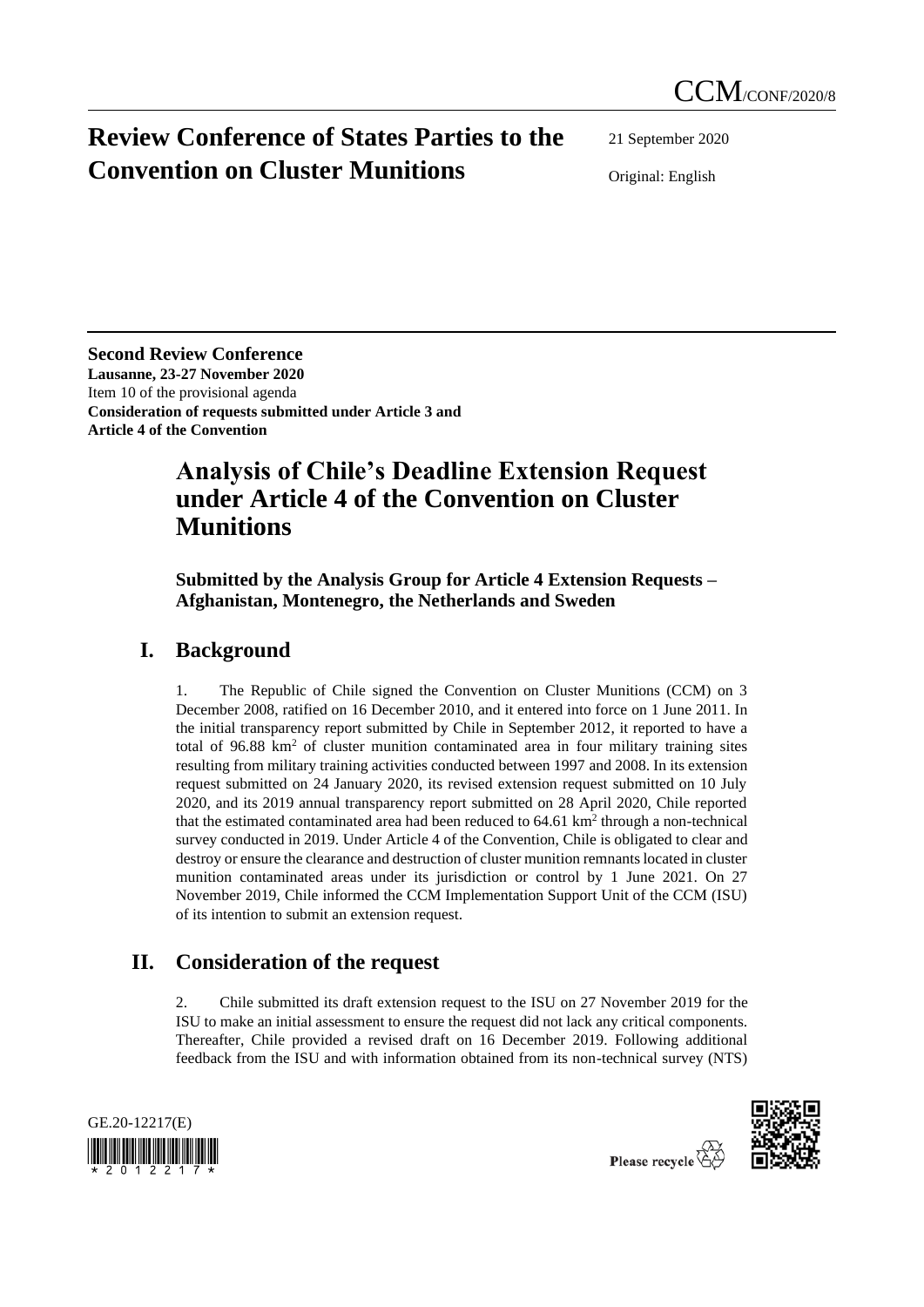conducted in 2019, Chile submitted a third draft extension request on 15 January 2020 for further ISU comments.

3. On 24 January 2020, Chile submitted an official request for a 5-year extension of its Article 4 deadline up to 1 June 2026 to the President of the Second Review Conference (2RC). On behalf of the 2RC President, the ISU informed States Parties to the Convention on 27 January 2020 that Chile had submitted its extension request and made it available on the CCM website.

4. The Analysis Group invited representatives of the International Committee of the Red Cross (ICRC), the Cluster Munition Coalition (CMC) and the Geneva International Centre for Humanitarian Demining (GICHD) to a meeting on 18 February 2020 to join them in considering the request. In order to ensure a uniform approach to all requests, the Analysis Group used the *Methodology for requests of deadline extensions under Articles 3 and 4 of the Convention on Cluster Munitions* (CCM/MSP/2019/12) that was adopted at the 9MSP to analyse Chile's extension request.

5. Following that meeting, on 24 February 2020, the Analysis Group requested additional information from Chile to facilitate further analysis of its request. On 1 April 2020, Chile provided a detailed response to the questions posed by the Analysis Group which was made available that same day on the CCM website.

6. The Analysis Group met on 7 April 2020 to consider the supplementary information provided by Chile. Thereafter, on 15 April 2020, the Analysis Group provided additional observations and comments to Chile. On 13 May 2020, Chile provided updated information as requested.

7. On 14 May 2020, the Analysis Group held an informal meeting with the Permanent Representative of Chile to the United Nations and other international organizations in Geneva to further exchange views on the extension request. The Analysis Group met thereafter on 20 May 2020 to consider the updated information received from Chile in response to the additional request for clarification from the Group. The meeting resolved to engage in a dialogue with the requesting state to provide clarification on the additional information requested.

8. On 11 June 2020, the members of the Analysis Group at Ambassadorial level, with the participation of the 2RC President, met virtually with Chilean representatives in Santiago to further discuss the extension request. Following that meeting, as agreed, the Netherlands in its role as the chair of the Analysis Group sent a letter to Chile recommending that the extension request be revised to request a shorter interim extension period which would be utilized to gather all the information required to determine the actual extension period needed for Chile to be Article 4 compliant. This second extension would be requested by Chile at the Tenth Meeting of States Parties (10MSP).

9. In response, on 10 July 2020, Chile submitted a revised extension request seeking a one-year extension of its Article 4 deadline up to 1 June 2022. The Analysis Group met on 18 August 2020 to consider the revised extension request.

10. Chile's extension request indicates that it had identified a total suspected area of cluster munition remnant contamination of 96.88 km<sup>2</sup> in four military shooting ranges for training purposes. The contamination had taken place during military training exercises between 1997 and 2008. These four locations are active military training grounds and continue to be used as firing ranges for different conventional weapons. They are located in remote areas away from populated localities and civilian access is prohibited.

11. The request informs that Chile had not begun clearing cluster munition remnants as a result of its decision to first complete clearance of anti-personnel mines considered to be present in areas that posed a potential risk to civilians. Chile indicates that its inability to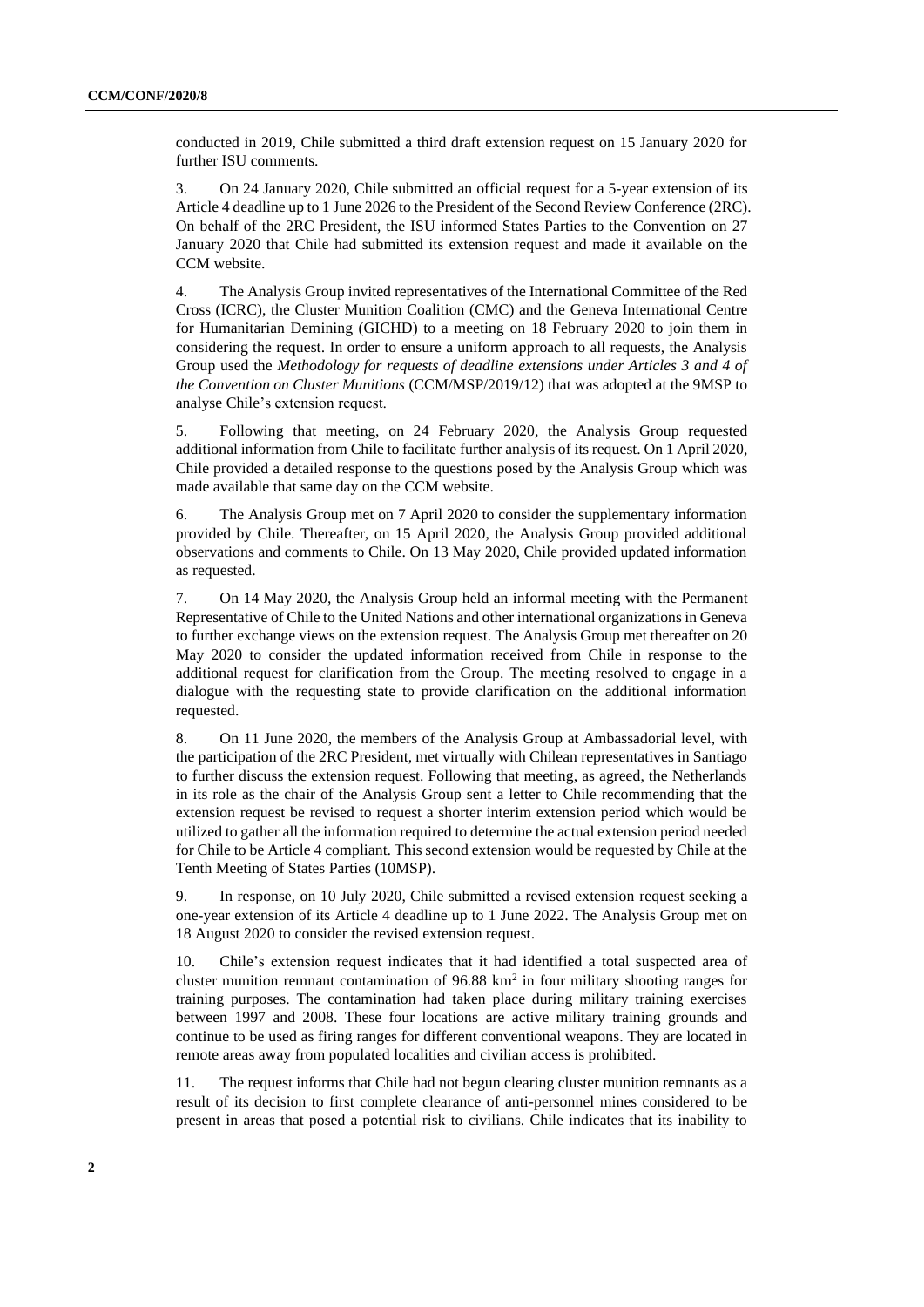clear and destroy both anti-personnel mines and cluster munitions simultaneously was due to its limited national resources and capacities.

12. The request reports that in 2019, Chile carried out a non-technical survey (NTS) which reduced its suspected hazardous area (SHA) of cluster munition contaminated land to 64.61 km<sup>2</sup>. The request further indicates that based on the NTS that was conducted, technical survey (TS) will need to be performed to determine the confirmed hazardous areas (CHA) and release land found not to be contaminated by cluster munitions.

13. Chile requests for an initial extension of one year of its Article 4 deadline of 1 June 2021. Chile indicates that TS will be carried out in all four shooting ranges during this extension period and that based on the TS results a more accurate clearance plan would be developed.

14. In its request, Chile requests international cooperation and assistance of USD 1.43 million for equipment to undertake clearance activities and USD 200,000 for risk education. Chile highlights that the COVID-19 pandemic could pose serious threats to its financial situation, which would affect its ability to implement the planned activities.

#### **III. Conclusions**

15. The Analysis Group regrets to note that Chile was unable to implement its Article 4 obligations within the initial 10-year period but appreciates that it has not requested the maximum time allowed under the Convention to fulfil its Article 4 obligations. The Analysis Group commends Chile for requesting a short interim extension period to be used to conduct a technical survey which will provide the necessary information to establish the actual extra amount of time needed as well as to develop a comprehensive plan for completion of Article 4 obligations.

16. The Analysis Group noted that the extension request submitted by Chile had a number of inconsistencies throughout the document. The Group requests Chile to address these inconsistencies when presenting their extension request at the 2<sup>nd</sup> Review Conference as well as in the submission of the subsequent request to be considered at the 10MSP in 2021.

17. The Analysis Group notes with concern that Chile is yet to secure national and international funding for the planned technical survey to be carried out during the extension period and regrets that Chile did not provide clear information on a work plan for the extension period and on resource mobilization efforts. The Group requests Chile to provide more detailed information on these issues and the progress made since the submission of the extension request, when it presents the request at the 2nd Review Conference.

18. The Analysis Group notes with appreciation that Chile has made reference to the use of the International Mine Action Standards (IMAS) during the non-technical survey and that it intends to continue to consider IMAS in the planned technical survey.

19. The Analysis Group also notes that Chile plans to perform technical survey on the suspected hazardous areas in order to develop a more accurate work plan for the clearance of any cluster munition remnants. The Analysis Group requests that Chile provide a project management and a clear work plan once the confirmed hazardous areas have been determined.

20. The Analysis Group requests that Chile reports annually through its Article 7 reports and at Meetings of States Parties the following:

(a) Progress made relative to the technical survey to be undertaken as indicated in its extension request;

(b) Updated information on remaining cluster munition contamination based on the findings of the technical survey;